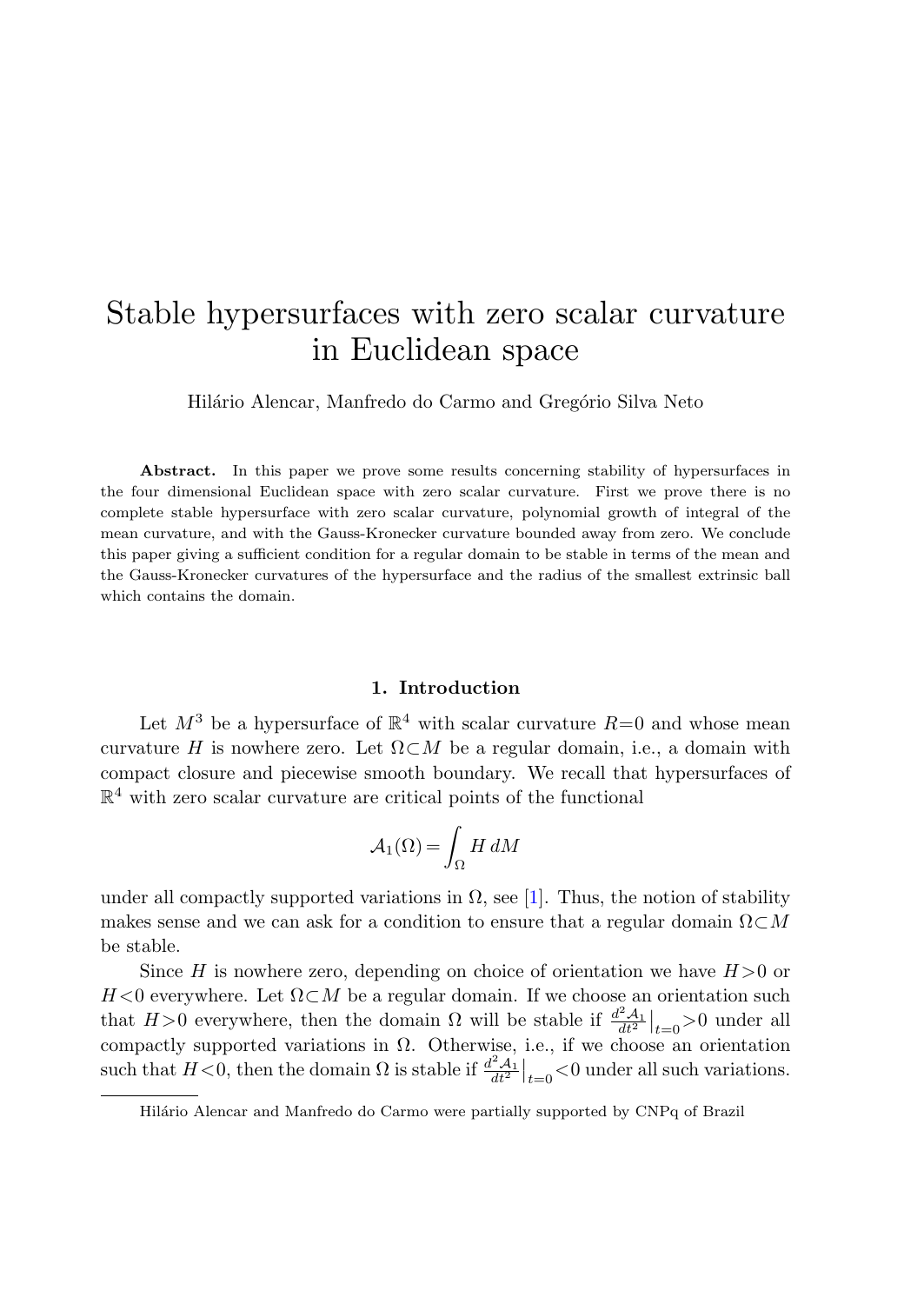We say that  $M$  is stable if all regular domains of  $M$  are stable. For more information about the concept of stability, we refer to [[1\]](#page-7-0), [\[5](#page-7-1)], [[6\]](#page-7-2) and [[8\]](#page-7-3).

We say that  $M^3$  has polynomial growth of the 1-volume if there exist constants  $C>0$  and  $\alpha>0$  such that

$$
\int_{\mathcal{B}_r(q)} H \, dM \le Cr^\alpha
$$

for all r>0 and  $q \in M$ , where  $\mathcal{B}_r(q)$  denotes the geodesic ball of M with center q and radius r.

If  $M^3$  is a hypersurface of  $\mathbb{R}^4$  with zero scalar curvature and Gauss-Kronecker curvature nowhere zero then, by the Gauss equation  $(3H)^2 = ||A||^2 + 6R$  (where  $||A||$ is the matrix norm of the second fundamental form and  $R$  is the scalar curvature of  $M^3$ ), the mean curvature is nowhere zero. Thus, the notion of stability makes sense in this case.

<span id="page-1-0"></span>Alencar, do Carmo and Elbert, see [[1,](#page-7-0) p. 215], posed a conjecture, which for the case  $n=3$  can be written as follows:

There is no complete, stable hypersurface  $M^3$  of  $\mathbb{R}^4$  with zero scalar curvature and everywhere non-zero Gauss Kronecker curvature.

Our first result is a partial answer to this conjecture.

**Theorem 1.1.** There is no stable, complete, non-compact, hypersurface  $M^3$  of  $\mathbb{R}^4$  with zero scalar curvature, Gauss-Kronecker curvature bounded away from zero, and polynomial growth of the 1-volume.

Since the image of the Gauss map for graphs lies in a open hemisphere, they are stable, see  $[1, p.201,$  $[1, p.201,$  $[1, p.201,$  Theorem 1.1. Moreover, by  $[2, p. 3310,$  $[2, p. 3310,$  $[2, p. 3310,$  Proposition 4.2, graphs have polynomial growth of the 1-volume. Thus an immediate corollary of Theorem [1.1](#page-1-0) is the following Bernstein type result.

**Corollary 1.2.** There is no complete graph in  $\mathbb{R}^4$  with zero scalar curvature and Gauss-Kronecker curvature bounded away from zero.

Remark 1.3. We point out that some condition on the Gauss-Kronecker curvature is needed. In fact, cylinders over positively curved curves are examples of stable hypersurfaces with zero scalar curvature and everywhere zero Gauss-Kronecker curvature. If we choose, for example, the curve as the graph of the polynomial function  $y(x)=x^2$ , see [[7,](#page-7-5) p. 492, Example 4.2], we obtain a cylinder which is a graph with polynomial growth of the 1-volume.

*Remark* 1.4. In the direction of Theorem [1.1](#page-1-0), by using a technique which holds only in dimension 3, the third author, see  $[7, p. 483,$  $[7, p. 483,$  $[7, p. 483,$  Theorem A, proved the fol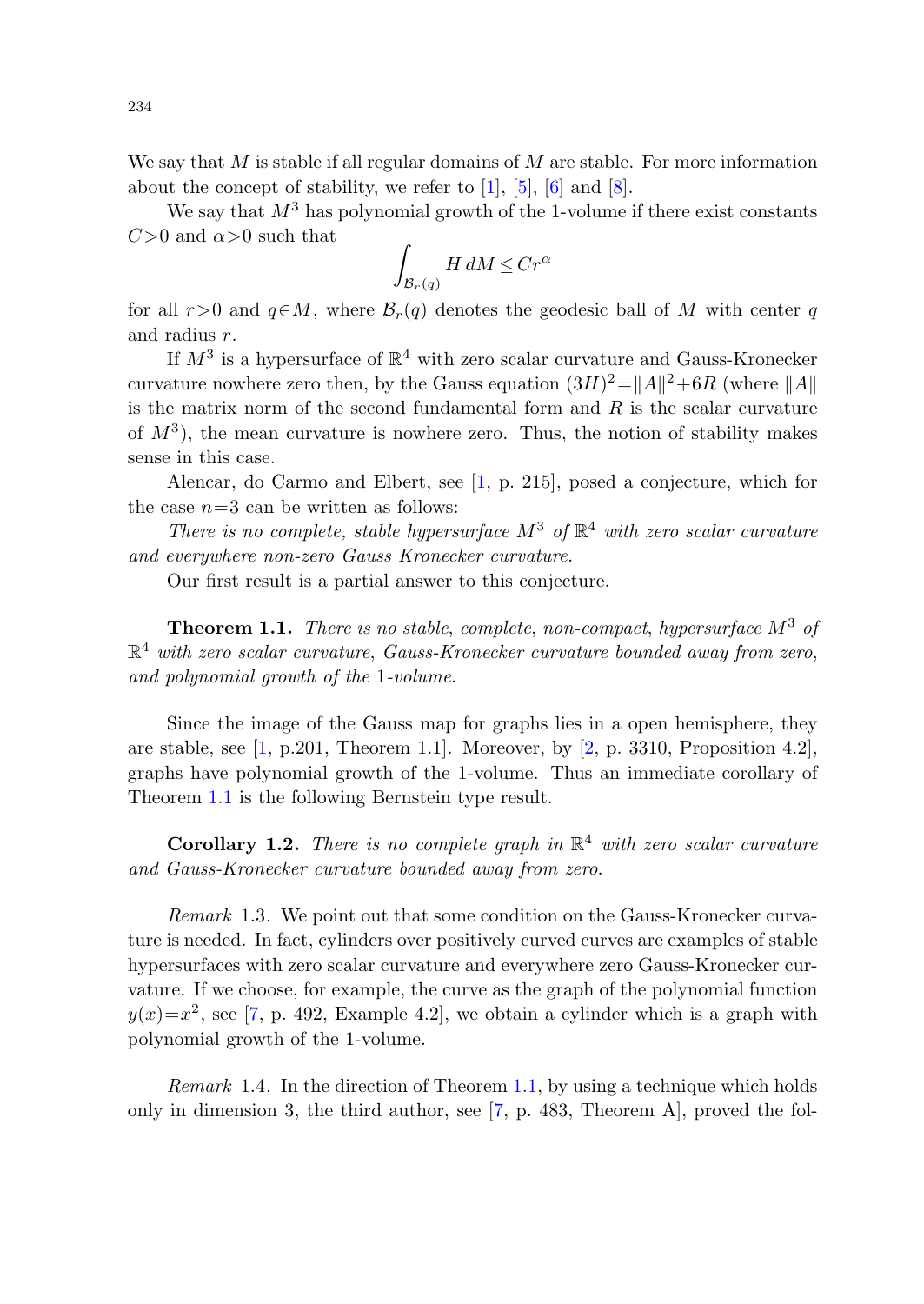lowing result: There is no stable complete hypersurface  $M^3$  of  $\mathbb{R}^4$  with zero scalar curvature, polynomial volume growth and such that

$$
-\frac{K}{H^3} \ge c > 0
$$

everywhere, for some constant  $c > 0$ . Here H denotes the mean curvature and K denotes the Gauss-Kronecker curvature of the immersion.

<span id="page-2-0"></span>Let  $r_{\Omega}$  be the radius of the smallest extrinsic ball which contains the domain  $\Omega \subset M$ . Our second result gives a sufficient condition for a regular domain to be stable in terms of the mean and the Gauss-Kronecker curvatures of the hypersurface and the radius of the smallest extrinsic ball which contains the domain. We have the following result.

**Theorem 1.5.** Let  $M^3$  be a hypersurface of  $\mathbb{R}^4$  with zero scalar curvature and such that  $H \neq 0$ . Let  $\Omega \subset M$  be a regular domain. If

$$
\sup_{\Omega} \left( \frac{-3K}{H} \right) \le \frac{3}{2r_{\Omega}^2},
$$

then  $\Omega$  is stable.

Remark 1.6. By using essentially the same proofs, Theorems [1.1](#page-1-0) and [1.5](#page-2-0) extend to the case of a hypersurface  $M^n$  in  $\mathbb{R}^{n+1}$ , n arbitrary, with zero scalar curvature and non-vanishing of the third symmetric function of the principal curvatures, rather than non-vanishing of Gauss-Kronecker curvature.

## **2. Proofs of the theorems**

In what follows we introduce a second order differential operator which will play a role for hypersurfaces with zero scalar curvature similar to that of Laplacian for minimal hypersurfaces. For that, consider the linear operator  $P_1:TM\to TM$ given by

$$
P_1 = 3HI - A,
$$

where  $A:TM\rightarrow TM$  is the linear operator associated with the second fundamental form of the immersion of  $M^3$  into  $\mathbb{R}^4$  and  $I:TM\to TM$  is the identity operator. We define

$$
(2.1) \t\t\t L_1(f) = \operatorname{div} (P_1(\nabla f)),
$$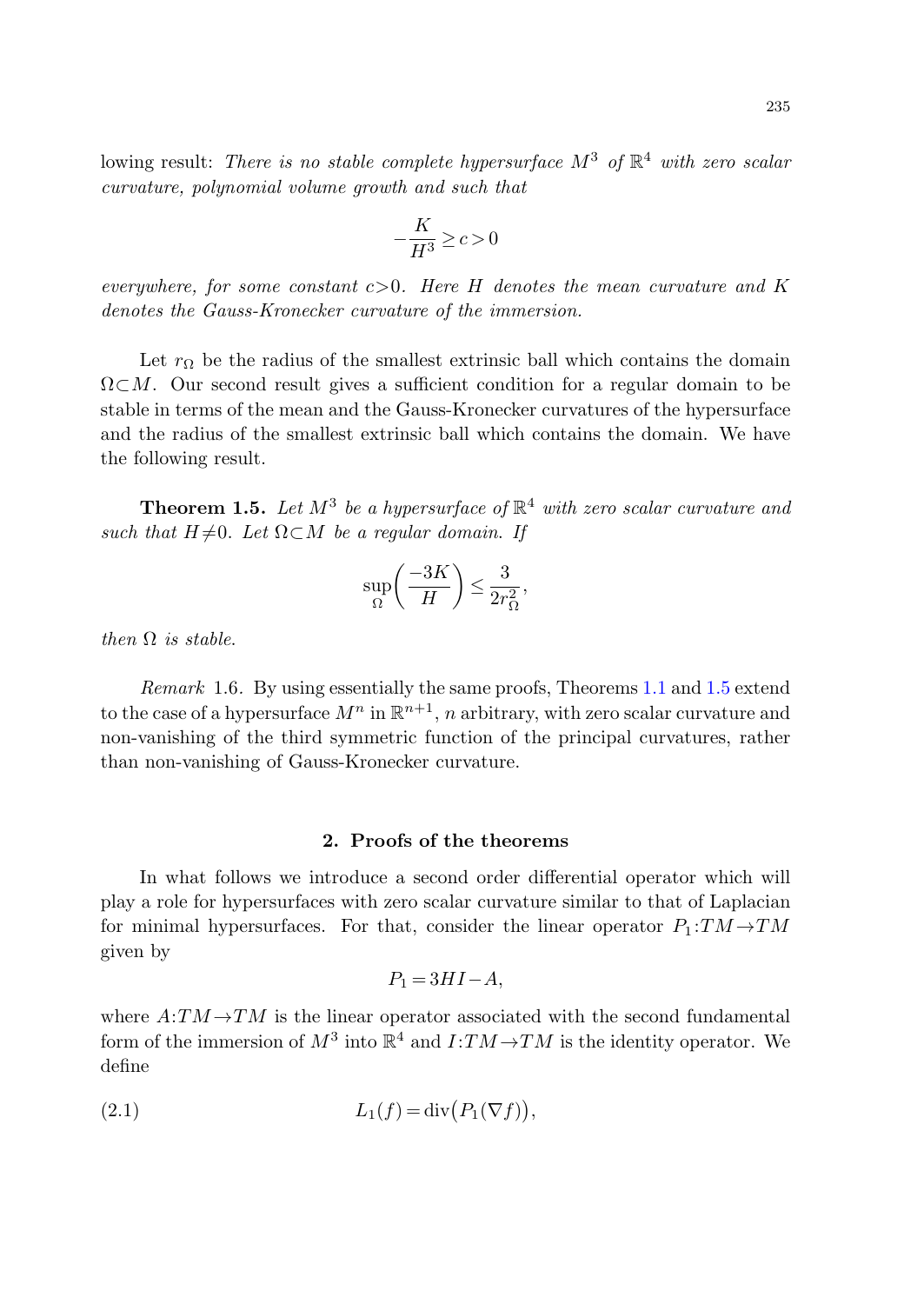where div X denotes the divergence of the vector field X and  $\nabla f$  denotes the gradient of the function f in the induced metric. By a result of Hounie and Leite, see  $[4, 4]$  $[4, 4]$  $[4, 4]$ p. 873, Proposition 1.5, when the scalar curvature  $R=0$ , the differential operator  $L_1$  is elliptic if and only if  $K\neq 0$  everywhere. Since  $L_1$  is an elliptic and self-adjoint operator, it has a discrete spectrum and thus we can consider the eigenvalues of  $L_1$ for regular domains  $\Omega \subset M$ . The first eigenvalue  $\lambda_1^{L_1}(\Omega)$  has an associated positive eigenfunction g, i.e., a function such that  $L_1g + \lambda_1^{L_1}(\Omega)g = 0$  in  $\Omega$ . Set

$$
||g||_{H_0^1} = \left(\int_{\Omega} (|g|^2 + |\nabla g|^2) dM\right)^{1/2}
$$

and let  $H_0^1(\Omega)$  be the completion of  $\mathcal{C}_0^{\infty}(\Omega)$  with respect to the norm  $\|\cdot\|_{H_0^1}$ . It is well known that  $H_0^1(\Omega)$  is called a Sobolev space over  $\Omega$ . It can be proven, see [[8,](#page-7-3) p. 1052, Lemma 4(a)], that

$$
\begin{split} \lambda_1^{L_1}(\Omega) &= \inf\bigg\{\frac{\int_\Omega - g L_1 g dM}{\int_\Omega g^2 dM} : g \in H^1_0(\Omega), \ g \not\equiv 0 \bigg\} \\ &= \inf\bigg\{\frac{\int_\Omega \langle P_1(\nabla g), \nabla g \rangle dM}{\int_\Omega g^2 dM} : g \in H^1_0(\Omega), \ g \not\equiv 0 \bigg\}. \end{split}
$$

<span id="page-3-0"></span>*Proof of Theorem [1.1](#page-1-0).* Let  $M^3$  be a complete and non-compact hypersurface of  $\mathbb{R}^4$  with zero scalar curvature and Gauss-Kronecker curvature  $K\neq 0$  everywhere. It is known that

$$
(2.2) \t\t\t\t HK \leq \frac{3}{2}R^2.
$$

In fact, if  $k_1$ ,  $k_2$ , and  $k_3$  denotes the principal curvatures of the hypersurface, then

$$
(3R)^{2} - 6HK = (k_{1}k_{2} + k_{1}k_{3} + k_{2}k_{3})^{2} - 2(k_{1} + k_{2} + k_{2})(k_{1}k_{2}k_{3})
$$
  
\n
$$
= [k_{1}^{2}k_{2}^{2} + k_{1}^{2}k_{3}^{2} + k_{2}^{2}k_{3}^{2} + 2(k_{1}^{2}k_{2}k_{3} + k_{1}k_{2}^{2}k_{3} + k_{1}k_{2}k_{3}^{2})]
$$
  
\n
$$
- 2(k_{1}^{2}k_{2}k_{3} + k_{1}k_{2}^{2}k_{3} + k_{1}k_{2}k_{3}^{2})
$$
  
\n
$$
= k_{1}^{2}k_{2}^{2} + k_{1}^{2}k_{3}^{2} + k_{2}^{2}k_{3}^{2} \ge 0,
$$

and the equality holds if, and only if, two of the principal curvatures are zero. If, without loss of generality, we choose an orientation of  $M^3$  such that  $H > 0$ , then the hypothesis  $R=0, K\neq 0$ , and the  $(2.2)$  imply  $K<0$ .

The proof of the Theorem will be made by showing the existence of unstable domains in M. Let  $\{\Omega_i\}_{i=1}^{\infty}$  be a family of regular domains in M such that  $\Omega_i \subset \Omega_{i+1}$ and  $\bigcup_{i=1}^{\infty} \Omega_i = M$ . The second variation of the functional  $\mathcal{A}_1(\Omega_i) = \int_{\Omega_i} H dM$  is

$$
\left. \frac{d^2 \mathcal{A}_1}{dt^2} (g_i) \right|_{t=0} = -\int_{\Omega_i} \left( g_i L_1 g_i - 3K g_i^2 \right) dM
$$

236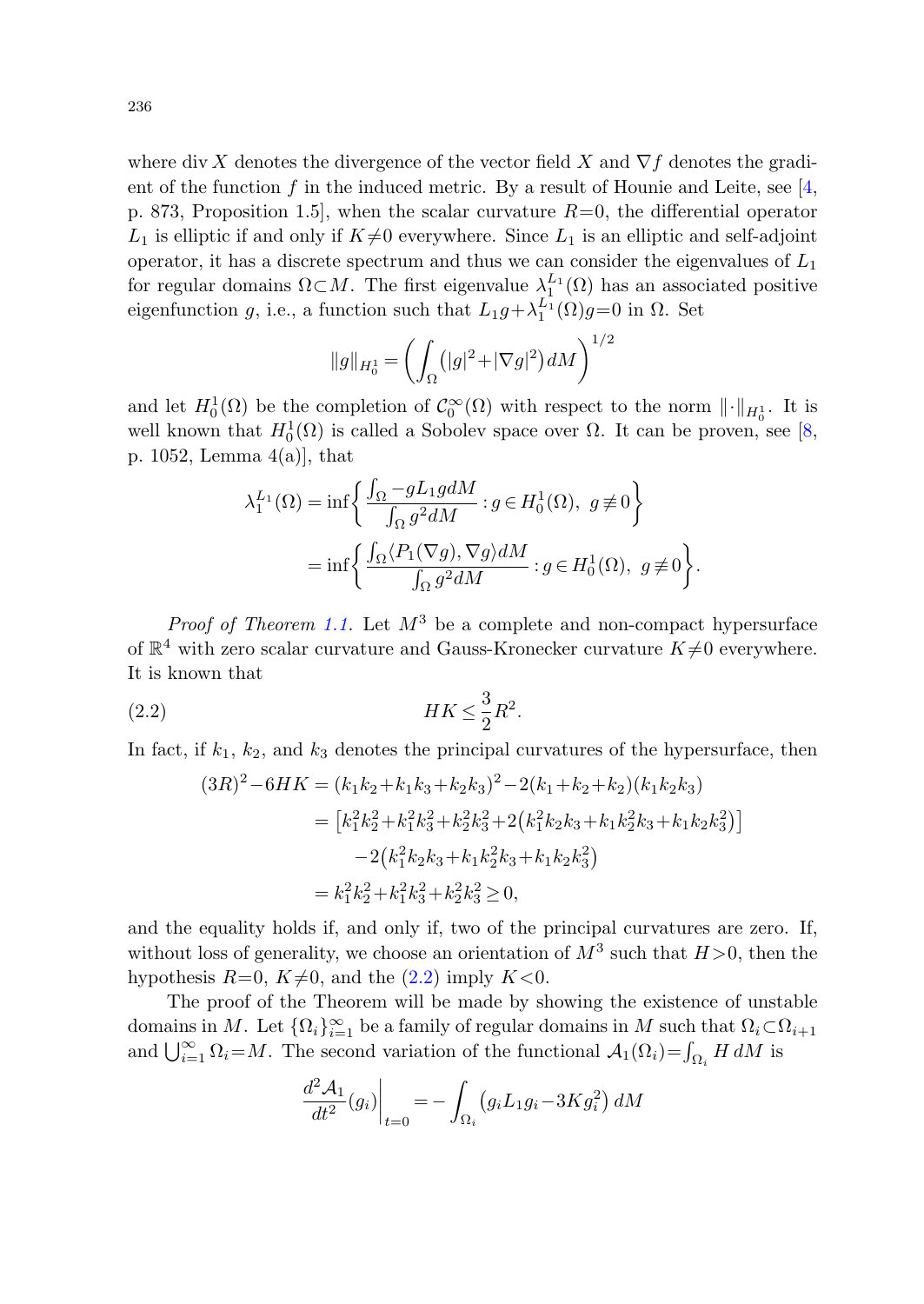where  $g_i : M \to \mathbb{R}$  is any piecewise smooth function defined on  $\Omega_i$  with  $g_i|_{\partial\Omega_i} = 0$ , see [\[1](#page-7-0), p. 207]. Let  $g_i$  be the first eigenfunction of  $L_1$  over  $\Omega_i \subset M$ . Thus we have

$$
\left. \frac{d^2 \mathcal{A}_1}{dt^2} (g_i) \right|_{t=0} = \lambda_1^{L_1} (\Omega_i) \int_{\Omega_i} g_i^2 dM + \int_{\Omega_i} 3K g_i^2 dM,
$$

i.e.,

(2.3) 
$$
\frac{\frac{d^2 A_1}{dt^2} (g_i)|_{t=0}}{\int_{\Omega_i} g_i^2 dM} = \lambda_1^{L_1} (\Omega_i) - \frac{\int_{\Omega_i} (-3K) g_i^2 dM}{\int_{\Omega_i} g_i^2 dM}.
$$

<span id="page-4-0"></span>Since  $M<sup>n</sup>$  has polynomial growth of the 1-volume, see [\[3](#page-7-7), p. 259, Lemma 3.12], gives  $\lambda_1^{L_1}(M)$ =inf $\{\lambda_1^{L_1}(\Omega)|\Omega\subset M\}$ =0. By using that  $\Omega_i\subset\Omega_{i+1}$ , see [\[8](#page-7-3), p. 1051, Lemma 2], we have  $\lambda_1^{L_1}(\Omega_i) \geq \lambda_1^{L_1}(\Omega_{i+1})$ . This implies

$$
\lim_{i \to \infty} \lambda_1^{L_1}(\Omega_i) = 0.
$$

The second member of the expression

(2.5) 
$$
\lim_{i \to \infty} \left\{ \lambda_1^{L_1}(\Omega_i) - \frac{\int_{\Omega_i} (-3K) g_i^2 dM}{\int_{\Omega_i} g_i^2 dM} \right\}
$$

is the limit of the *mean value* of  $3K$  in  $\Omega_i$  with respect to the volume element  $g_i^2 dM$ . There are three possibilities for the limit of the quotient of the integrals in  $(2.5)$  $(2.5)$ :

(i) It may be infinite, in which case, because  $\lambda_1^{L_1}(\Omega_i) \rightarrow 0$ , the expression ([2.5\)](#page-4-0) is negative after some  $i_0$ ;

(ii) It may be finite but non-zero, in which case, by the same reason, the expression is negative after some  $i_0$ ;

<span id="page-4-2"></span><span id="page-4-1"></span>(iii) It might be zero. Then we use for the first time the hypothesis that  $K$  is bounded away from zero to conclude this case cannot happen.

Therefore, M is unstable, thus proving Theorem [1.1.](#page-1-0)  $\Box$ 

In order to prove Theorem [1.5](#page-2-0) we need the following Poincaré type inequality.

**Proposition 2.1.** Let  $M^3$  be a hypersurface of  $\mathbb{R}^4$  such that  $H > 0$  and  $R = 0$ . Let  $\Omega \subset M$  be a regular domain. If  $u \in H_0^1(\Omega)$  is a non-negative function, then

(2.6) 
$$
\int_{\Omega} uH \, dM \leq \frac{r_{\Omega}}{\sqrt{6}} \int_{\Omega} H^{1/2} \langle P_1(\nabla u), \nabla u \rangle^{1/2} \, dM,
$$

where  $r_{\Omega}$  denotes the radius of the smallest extrinsic ball which contains  $\Omega$ .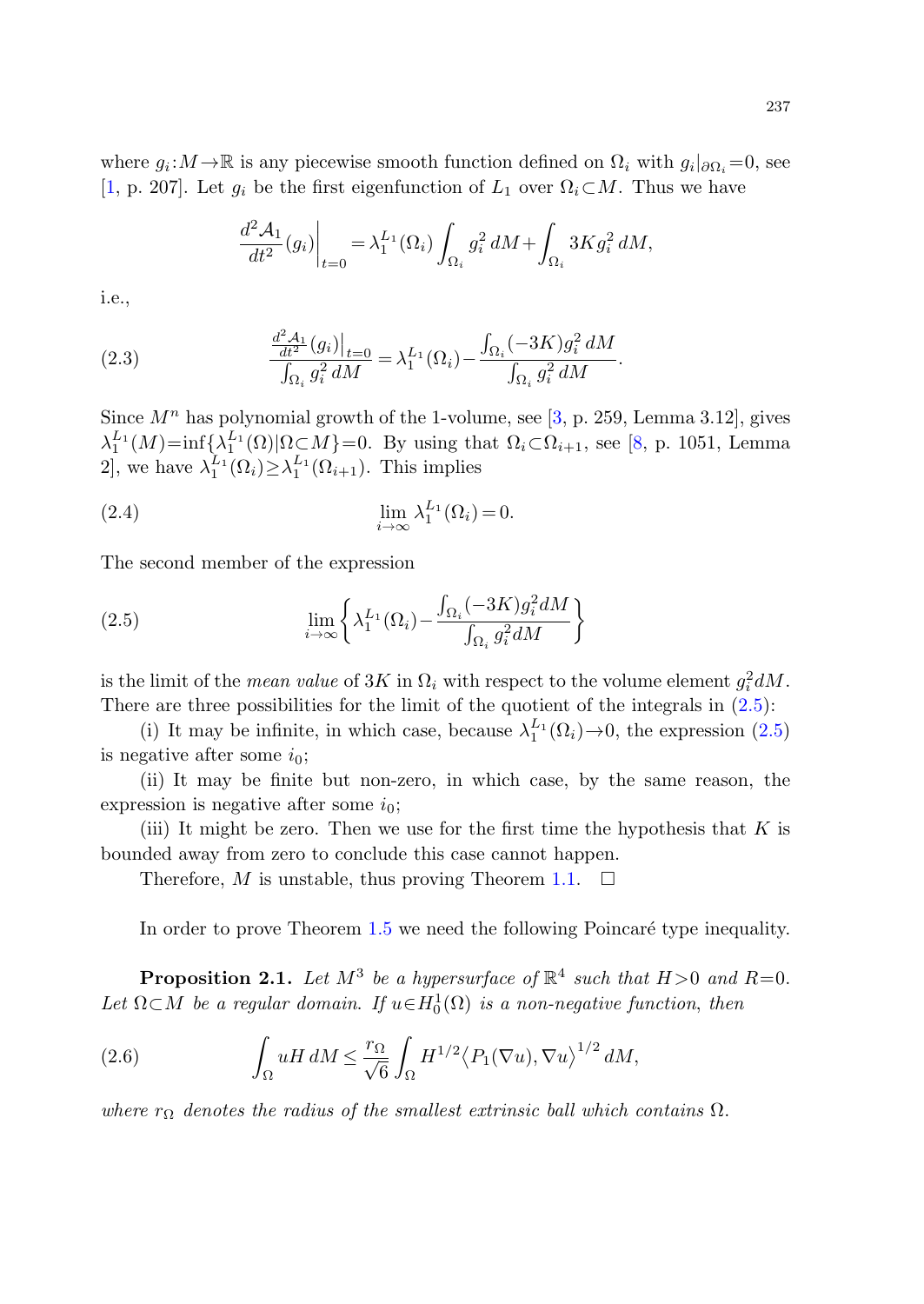<span id="page-5-1"></span>*Proof.* Initially, let  $B_{r\Omega}(x_0), x_0 \in \mathbb{R}^4$  be the smallest ball of  $\mathbb{R}^4$  containing  $\Omega$ and  $\rho(x) = \rho(x_0, x)$  be the extrinsic distance from  $x_0$  to  $x \in M$ . Since  $\Omega \subset B_{r_0}(x_0)$ , then, for all  $x \in \Omega$ ,

$$
(2.7) \t\t \rho(x) \le r_{\Omega}.
$$

We claim that

$$
\mathrm{div}_M(P_1(\rho \nabla \rho)) = 6H.
$$

In fact,

$$
\operatorname{div}(P_1(\rho \nabla \rho)) = \operatorname{div}(3H\rho \nabla \rho - A(\rho \nabla \rho))
$$
  
= 3\langle \nabla H, \rho \nabla \rho \rangle + 3H \operatorname{div}(\rho \nabla \rho) - \operatorname{div}(A(\rho \nabla \rho)).

Since  $\text{div}(A(\rho \nabla \rho)) = 3H + 3\langle \rho \nabla \rho, \nabla H \rangle$ , we obtain our claim. This implies

$$
\operatorname{div}(uP_1(\rho \nabla \rho)) = u \operatorname{div}(P_1(\rho \nabla \rho)) + \langle \nabla u, P_1(\rho \nabla \rho) \rangle
$$
  
= 6uH + \langle \nabla u, P\_1(\rho \nabla \rho) \rangle.

<span id="page-5-0"></span>Integrating the expression above over  $\Omega$  and by using the divergence theorem, we have

$$
0 = 6 \int_{\Omega} uH \, dM + \int_{\Omega} \langle \nabla u, P_1(\rho \nabla \rho) \rangle \, dM,
$$

i.e.,

(2.8) 
$$
\int_{\Omega} uH \, dM = \frac{1}{6} \int_{\Omega} \langle \nabla u, P_1(-\rho \nabla \rho) \rangle \, dM.
$$

Since  $R=0$  and  $H>0$ , then  $P_1$  is positive semi-definite. In fact, if  $R=0$  then  $(3H)^2$  $|A|^2 \geq k_i^2$ , for all  $i=1, 2, 3$ , where  $k_i$  are the principal curvatures of  $M^3$ . Thus  $0 \leq$  $(3H)^2 - k_i^2 = (3H - k_i)(3H + k_i)$  which implies that all eigenvalues  $3H - k_i$  of  $P_1$  are non-negative, provided  $H > 0$ , i.e.,  $P_1$  is positive semi-definite. Thus, by using Cauchy-Schwarz inequality, we obtain

$$
\langle \nabla u, P_1(-\rho \nabla \rho) \rangle = \langle \sqrt{P_1} (\nabla u), \sqrt{P_1} (-\rho \nabla \rho) \rangle
$$
  
\n
$$
\leq |\sqrt{P_1} (\nabla u) | |\sqrt{P_1} (-\rho \nabla \rho) |
$$
  
\n
$$
= \langle P_1(\nabla u), \nabla u \rangle^{1/2} \langle P_1(\rho \nabla \rho), \rho \nabla \rho \rangle^{1/2}
$$
  
\n
$$
\leq (\text{tr}_M P_1)^{1/2} \rho \langle P_1(\nabla u), \nabla u \rangle^{1/2} |\nabla \rho|
$$
  
\n
$$
\leq \sqrt{6} H^{1/2} \rho \langle P_1(\nabla u), \nabla u \rangle^{1/2}.
$$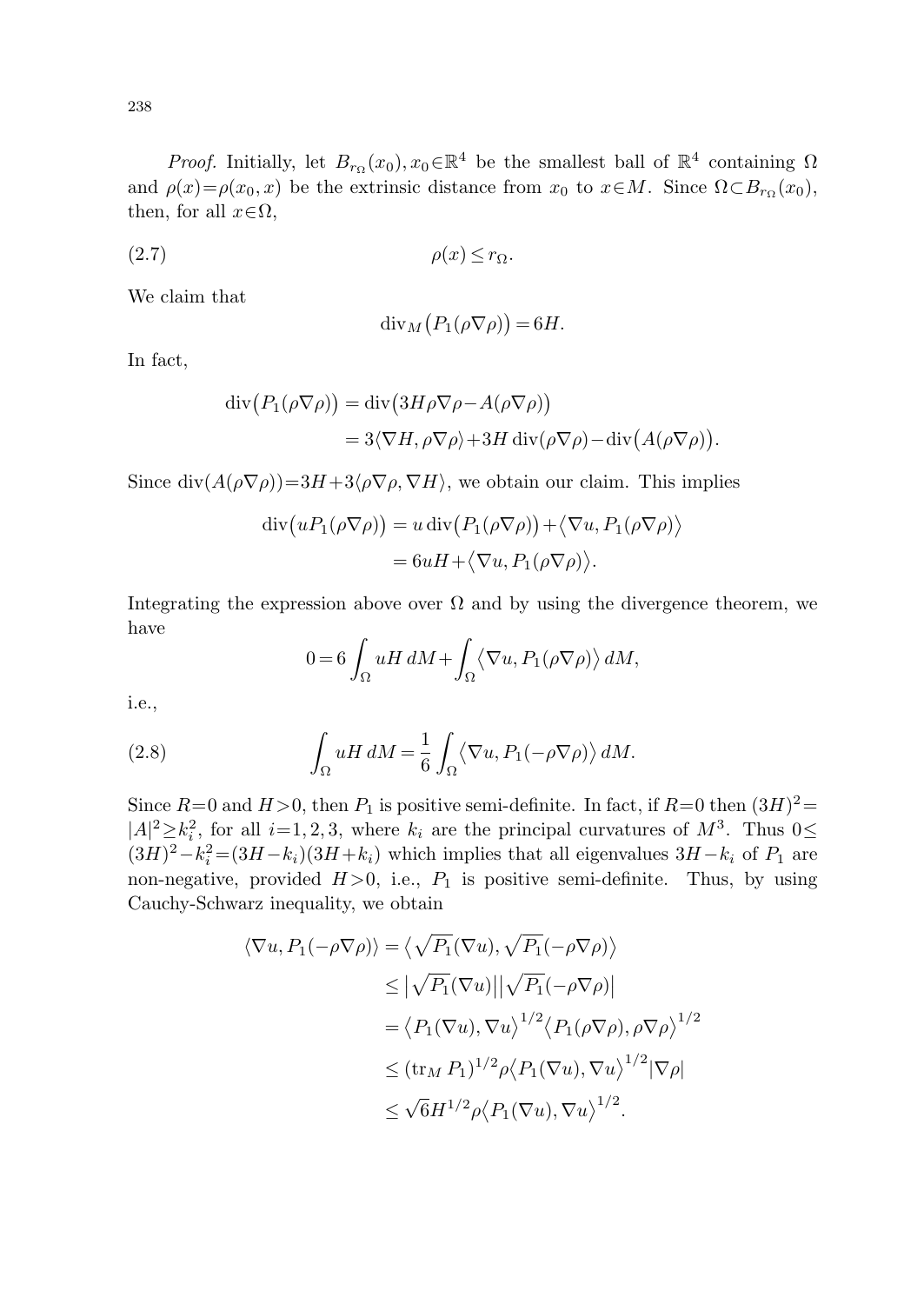Introducing inequality above into ([2.8\)](#page-5-0), we have

$$
\int_{\Omega} uH \, dM \leq \frac{1}{\sqrt{6}} \int_{\Omega} \rho H^{1/2} \langle P_1(\nabla u), \nabla u \rangle^{1/2} \, dM.
$$

Therefore, by using [\(2.7\)](#page-5-1),

$$
\int_{\Omega}uH\,dM\leq \frac{r_{\Omega}}{\sqrt{6}}\int_{\Omega}H^{1/2}\big\langle P_1(\nabla u),\nabla u\big\rangle^{1/2}\,dM.
$$

This proves Proposition [2.1](#page-4-1).  $\Box$ 

We now prove Theorem [1.5](#page-2-0).

*Proof of Theorem [1.5](#page-2-0).* Without loss of generality, choose an orientation of  $M^3$ such that the mean curvature  $H > 0$ . The hypothesis  $R=0$  and the inequality ([2.2\)](#page-3-0) imply  $K \leq 0$ . Since  $L_1(\frac{1}{2}g^2) = gL_1g + \langle P_1(\nabla g), \nabla g \rangle$  for any g with compact support, after integrating and using the divergence theorem, stability becomes equivalent to

<span id="page-6-0"></span>(2.9) 
$$
-3\int_{\Omega} K g^2 dM \leq \int_{\Omega} \langle P_1(\nabla g), \nabla g \rangle dM,
$$

for any smooth function  $q: \Omega \subset M \to \mathbb{R}$  with compact support, satisfying  $q|_{\partial\Omega} = 0$ , where  $\Omega$  is a regular domain. The proof will be made by contradiction. Suppose  $\Omega$ is unstable. Then there exists a smooth function  $g:\Omega\to\mathbb{R}$ , with compact support, satisfying  $g|_{\partial\Omega} = 0$ , such that

(2.10) 
$$
-3\int_{\Omega} K g^2 dM > \int_{\Omega} \langle P_1(\nabla g), \nabla g \rangle dM.
$$

Choosing  $u=q^2$  in the inequality  $(2.6)$  $(2.6)$  of Proposition [2.1](#page-4-1), we have

$$
\int_{\Omega} g^2 H \, dM \leq \frac{2r_{\Omega}}{\sqrt{6}} \int_{\Omega} H^{1/2} g \big\langle P_1(\nabla g), \nabla g \big\rangle^{1/2} \, dM.
$$

By using the Cauchy-Schwarz inequality in the right hand side of the inequality above, we have

$$
\int_{\Omega} H^{1/2} g \langle P_1(\nabla g), \nabla g \rangle^{1/2} dM \le \left( \int_{\Omega} g^2 H dM \right)^{1/2} \left( \int_{\Omega} \langle P_1(\nabla g), \nabla g \rangle dM \right)^{1/2},
$$

and therefore,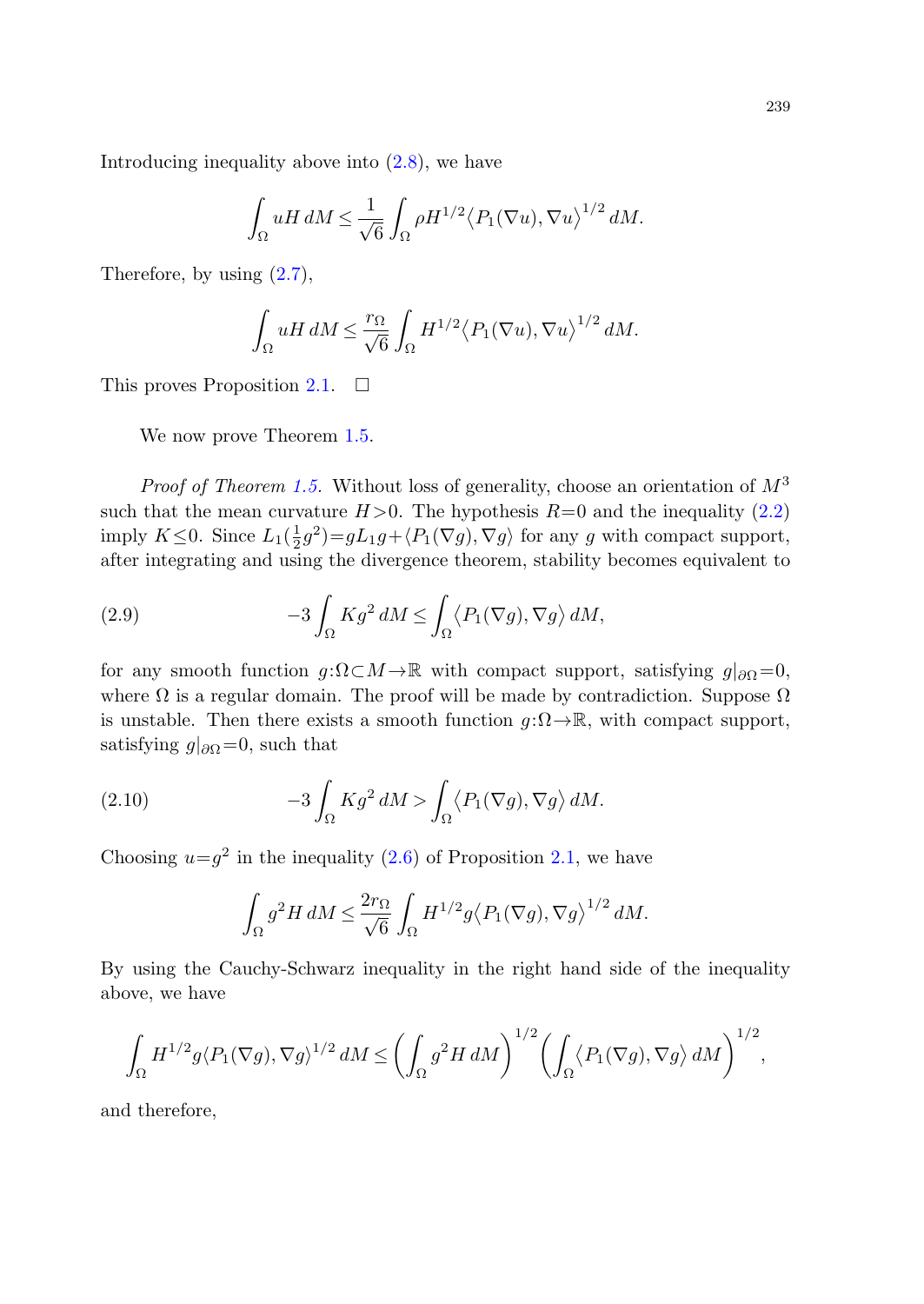$$
\left(\int_{\Omega} g^2 H \, dM\right)^{1/2} \leq \frac{2r_{\Omega}}{\sqrt{6}} \left(\int_{\Omega} \left\langle P_1(\nabla g), \nabla g \right\rangle dM\right)^{1/2}.
$$

By using the hypothesis  $(2.10)$  $(2.10)$ , we have

$$
\int_{\Omega} g^2 H dM \leq \frac{2r_{\Omega}^2}{3} \int_{\Omega} \langle P_1(\nabla g), \nabla g \rangle dM
$$
  

$$
< \frac{2r_{\Omega}^2}{3} \int_{\Omega} (-3K)g^2 dM
$$
  

$$
\leq \frac{2r_{\Omega}^2}{3} \sup_{\Omega} \left( \frac{-3K}{H} \right) \int_{\Omega} g^2 H dM,
$$

i.e.,

$$
1 < \frac{2r_{\Omega}^2}{3} \sup_{\Omega} \left( \frac{-3K}{H} \right)
$$

<span id="page-7-0"></span>which is a contradiction.  $\Box$ 

<span id="page-7-7"></span><span id="page-7-4"></span>Acknowledgements. The authors would like to thank to the referee for the comments.

## **References**

- <span id="page-7-6"></span><span id="page-7-1"></span>1. Alencar, H., do Carmo, M. and Elbert, M. F., Stability of hypersurfaces with vanishing r-mean curvatures in Euclidean spaces, J. Reine Angew. Math. **554** (2003), 201–216.
- <span id="page-7-2"></span>2. Alencar, H., Santos, W. and Zhou, D., Stable hypersurfaces with constant scalar curvature, Proc. Amer. Math. Soc. **138** (2010), 3301–3312.
- <span id="page-7-5"></span>3. Elbert, M. F., Constant positive 2-mean curvature hypersurfaces, Illinois J. Math. **46** (2002), 247–267.
- <span id="page-7-3"></span>4. Hounie, J. and Luiza Leite, M., Two-ended hypersurfaces with zero scalar curvature, Indiana Univ. Math. J. **48** (1999), 867–882.
- 5. Hounie, J. and Luiza Leite, M., The maximum principle for hypersurfaces with vanishing curvature functions, J. Differential Geom. **41** (1995), 247–258.
- 6. Reilly, R. C., Variational properties of functions of the mean curvatures for hypersurfaces in space forms, J. Differential Geom. **8** (1973), 465–477.
- 7. Neto, G. S., On stable hypersurfaces with vanishing scalar curvature, Math. Z. **277** (2014), 481–497.
- 8. Smale, S. J., On Morse index theorem, J. Math. Mech. **14** (1965), 1049–1055.

240